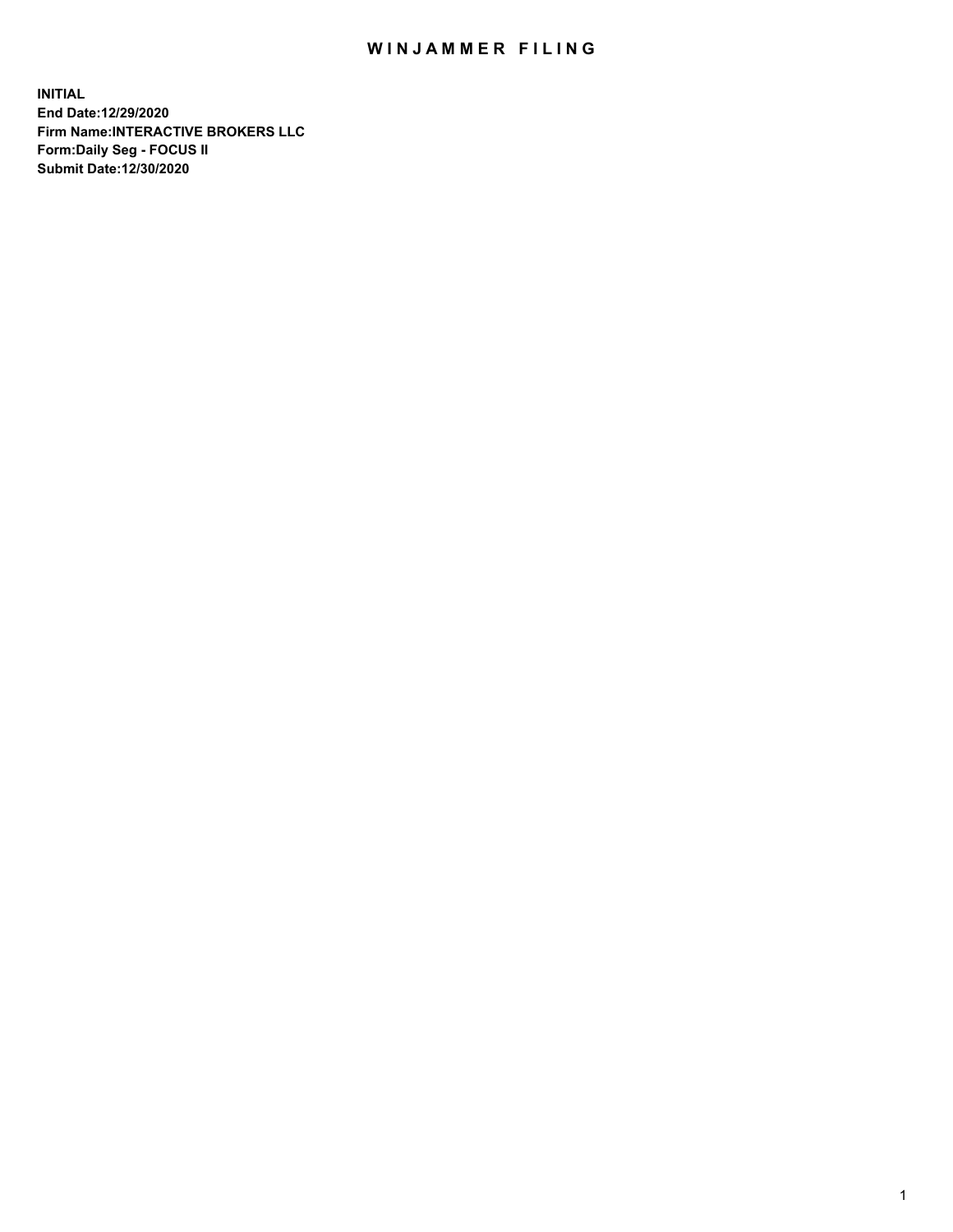**INITIAL End Date:12/29/2020 Firm Name:INTERACTIVE BROKERS LLC Form:Daily Seg - FOCUS II Submit Date:12/30/2020 Daily Segregation - Cover Page**

| Name of Company                                                                                                                                                                                                                                                                                                                | <b>INTERACTIVE BROKERS LLC</b>                                                                  |  |
|--------------------------------------------------------------------------------------------------------------------------------------------------------------------------------------------------------------------------------------------------------------------------------------------------------------------------------|-------------------------------------------------------------------------------------------------|--|
| <b>Contact Name</b>                                                                                                                                                                                                                                                                                                            | James Menicucci                                                                                 |  |
| <b>Contact Phone Number</b>                                                                                                                                                                                                                                                                                                    | 203-618-8085                                                                                    |  |
| <b>Contact Email Address</b>                                                                                                                                                                                                                                                                                                   | jmenicucci@interactivebrokers.c<br>om                                                           |  |
| FCM's Customer Segregated Funds Residual Interest Target (choose one):<br>a. Minimum dollar amount: ; or<br>b. Minimum percentage of customer segregated funds required:% ; or<br>c. Dollar amount range between: and; or<br>d. Percentage range of customer segregated funds required between:% and%.                         | $\overline{\mathbf{0}}$<br>$\overline{\mathbf{0}}$<br>155,000,000 245,000,000<br>0 <sub>0</sub> |  |
| FCM's Customer Secured Amount Funds Residual Interest Target (choose one):<br>a. Minimum dollar amount: ; or<br>b. Minimum percentage of customer secured funds required:% ; or<br>c. Dollar amount range between: and; or<br>d. Percentage range of customer secured funds required between:% and%.                           | <u>0</u><br>$\overline{\mathbf{0}}$<br>80,000,000 120,000,000<br>0 <sub>0</sub>                 |  |
| FCM's Cleared Swaps Customer Collateral Residual Interest Target (choose one):<br>a. Minimum dollar amount: ; or<br>b. Minimum percentage of cleared swaps customer collateral required:% ; or<br>c. Dollar amount range between: and; or<br>d. Percentage range of cleared swaps customer collateral required between:% and%. | $\frac{0}{0}$<br>0 <sub>0</sub><br>0 <sub>0</sub>                                               |  |

Attach supporting documents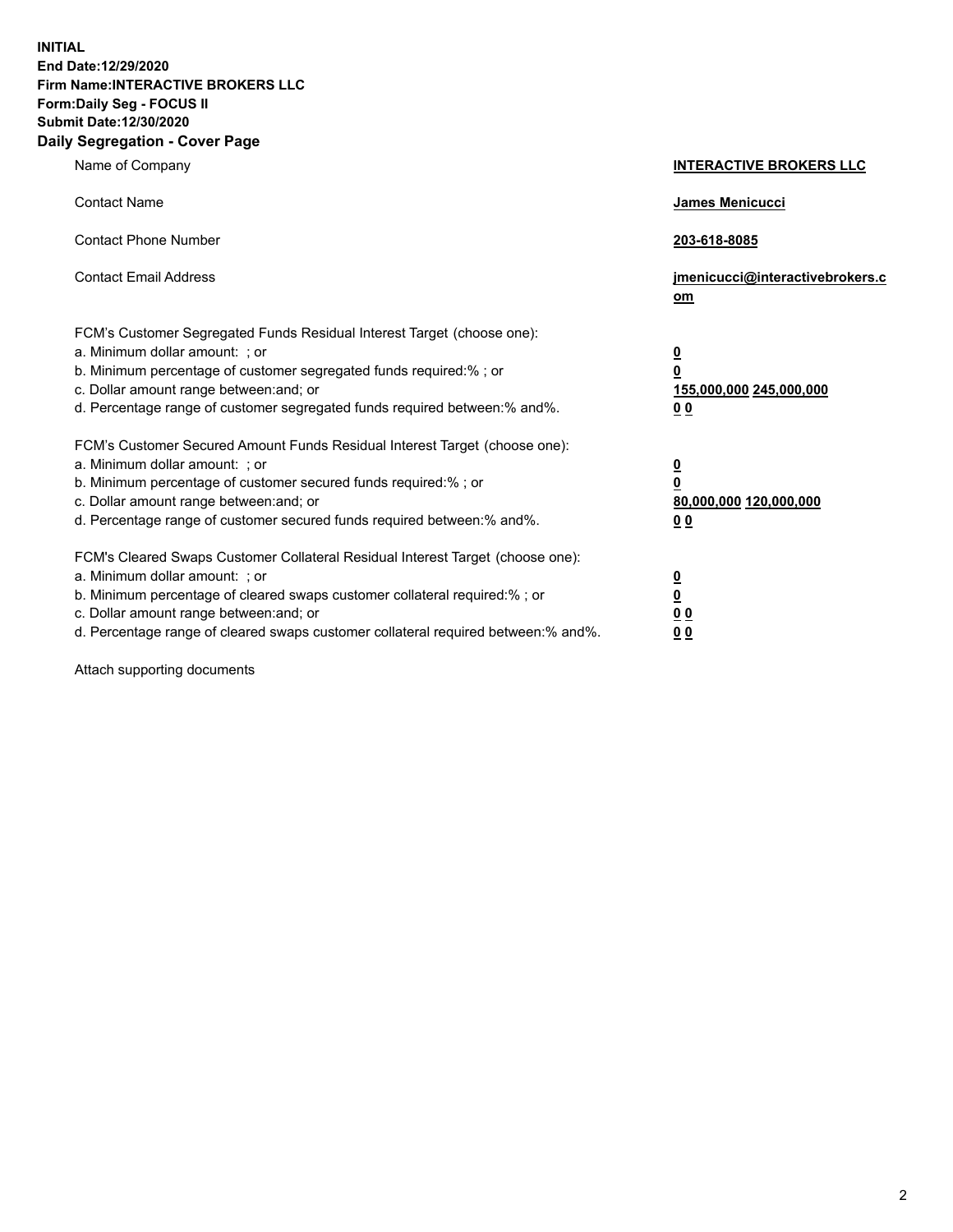**INITIAL End Date:12/29/2020 Firm Name:INTERACTIVE BROKERS LLC Form:Daily Seg - FOCUS II Submit Date:12/30/2020 Daily Segregation - Secured Amounts**

## Foreign Futures and Foreign Options Secured Amounts Amount required to be set aside pursuant to law, rule or regulation of a foreign government or a rule of a self-regulatory organization authorized thereunder **0** [7305] 1. Net ledger balance - Foreign Futures and Foreign Option Trading - All Customers A. Cash **558,472,428** [7315] B. Securities (at market) **0** [7317] 2. Net unrealized profit (loss) in open futures contracts traded on a foreign board of trade **10,595,537** [7325] 3. Exchange traded options a. Market value of open option contracts purchased on a foreign board of trade **111,471** [7335] b. Market value of open contracts granted (sold) on a foreign board of trade **-67,394** [7337] 4. Net equity (deficit) (add lines 1. 2. and 3.) **569,112,042** [7345] 5. Account liquidating to a deficit and account with a debit balances - gross amount **20,164** [7351] Less: amount offset by customer owned securities **0** [7352] **20,164** [7354] 6. Amount required to be set aside as the secured amount - Net Liquidating Equity Method (add lines 4 and 5) **569,132,206** [7355] 7. Greater of amount required to be set aside pursuant to foreign jurisdiction (above) or line 6. **569,132,206** [7360] FUNDS DEPOSITED IN SEPARATE REGULATION 30.7 ACCOUNTS 1. Cash in banks A. Banks located in the United States **70,025,620** [7500] B. Other banks qualified under Regulation 30.7 **0** [7520] **70,025,620** [7530] 2. Securities A. In safekeeping with banks located in the United States **449,957,000** [7540] B. In safekeeping with other banks qualified under Regulation 30.7 **0** [7560] **449,957,000** [7570] 3. Equities with registered futures commission merchants A. Cash **0** [7580] B. Securities **0** [7590] C. Unrealized gain (loss) on open futures contracts **0** [7600] D. Value of long option contracts **0** [7610] E. Value of short option contracts **0** [7615] **0** [7620] 4. Amounts held by clearing organizations of foreign boards of trade A. Cash **0** [7640] B. Securities **0** [7650] C. Amount due to (from) clearing organization - daily variation **0** [7660] D. Value of long option contracts **0** [7670] E. Value of short option contracts **0** [7675] **0** [7680] 5. Amounts held by members of foreign boards of trade A. Cash **170,698,994** [7700] B. Securities **0** [7710] C. Unrealized gain (loss) on open futures contracts **12,347,342** [7720] D. Value of long option contracts **111,471** [7730] E. Value of short option contracts **-67,394** [7735] **183,090,413** [7740] 6. Amounts with other depositories designated by a foreign board of trade **0** [7760] 7. Segregated funds on hand **0** [7765] 8. Total funds in separate section 30.7 accounts **703,073,033** [7770] 9. Excess (deficiency) Set Aside for Secured Amount (subtract line 7 Secured Statement Page 1 from Line 8) **133,940,827** [7380] 10. Management Target Amount for Excess funds in separate section 30.7 accounts **80,000,000** [7780] 11. Excess (deficiency) funds in separate 30.7 accounts over (under) Management Target **53,940,827** [7785]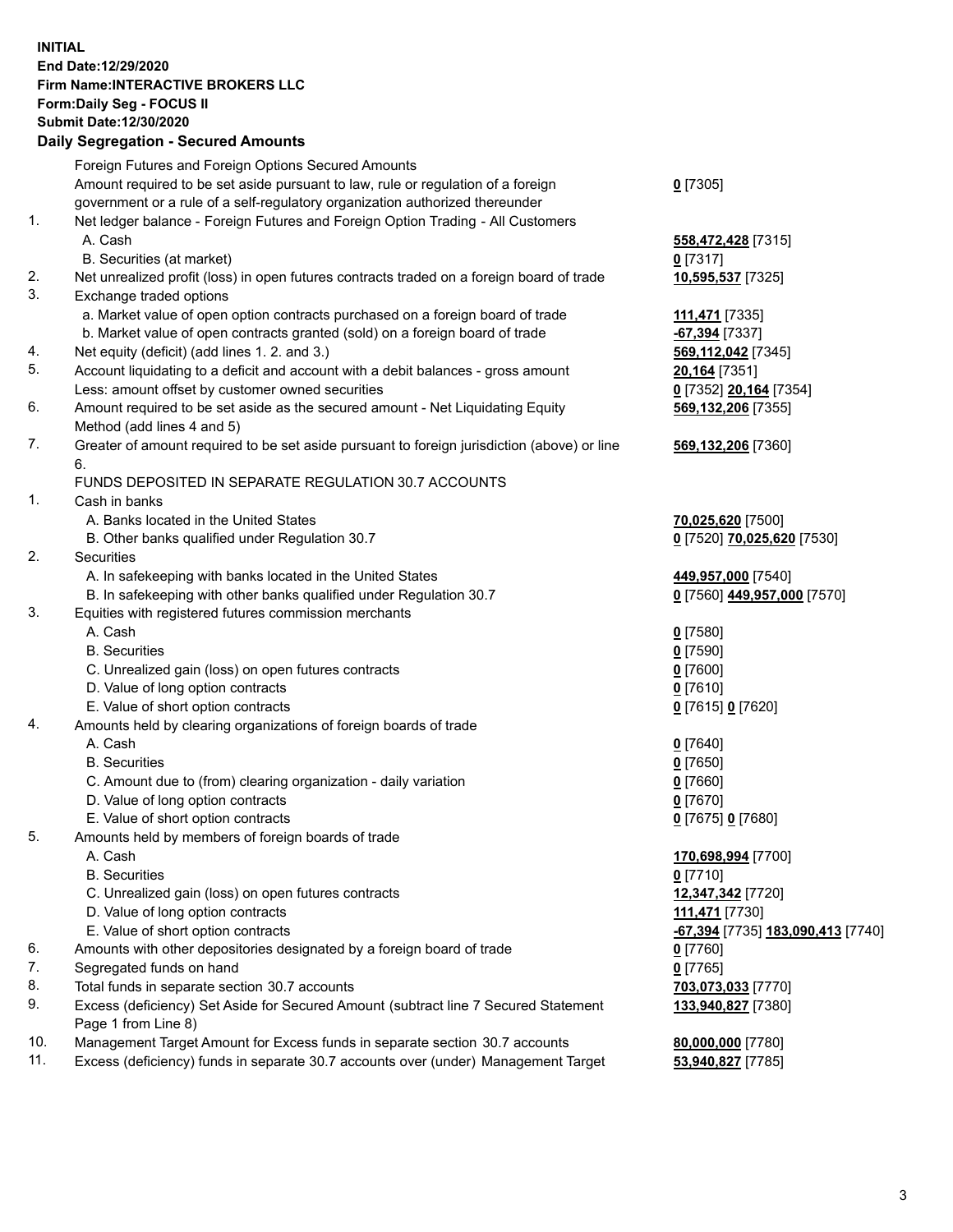**INITIAL End Date:12/29/2020 Firm Name:INTERACTIVE BROKERS LLC Form:Daily Seg - FOCUS II Submit Date:12/30/2020 Daily Segregation - Segregation Statement** SEGREGATION REQUIREMENTS(Section 4d(2) of the CEAct) 1. Net ledger balance A. Cash **5,433,369,429** [7010] B. Securities (at market) **0** [7020] 2. Net unrealized profit (loss) in open futures contracts traded on a contract market **293,906,811** [7030] 3. Exchange traded options A. Add market value of open option contracts purchased on a contract market **244,138,656** [7032] B. Deduct market value of open option contracts granted (sold) on a contract market **-201,603,278** [7033] 4. Net equity (deficit) (add lines 1, 2 and 3) **5,769,811,618** [7040] 5. Accounts liquidating to a deficit and accounts with debit balances - gross amount **4,955,862** [7045] Less: amount offset by customer securities **0** [7047] **4,955,862** [7050] 6. Amount required to be segregated (add lines 4 and 5) **5,774,767,480** [7060] FUNDS IN SEGREGATED ACCOUNTS 7. Deposited in segregated funds bank accounts A. Cash **1,629,059,945** [7070] B. Securities representing investments of customers' funds (at market) **2,333,618,160** [7080] C. Securities held for particular customers or option customers in lieu of cash (at market) **0** [7090] 8. Margins on deposit with derivatives clearing organizations of contract markets A. Cash **4,044,672** [7100] B. Securities representing investments of customers' funds (at market) **1,963,130,634** [7110] C. Securities held for particular customers or option customers in lieu of cash (at market) **0** [7120] 9. Net settlement from (to) derivatives clearing organizations of contract markets **5,195,592** [7130] 10. Exchange traded options A. Value of open long option contracts **243,896,446** [7132] B. Value of open short option contracts **-201,569,858** [7133] 11. Net equities with other FCMs A. Net liquidating equity **0** [7140] B. Securities representing investments of customers' funds (at market) **0** [7160] C. Securities held for particular customers or option customers in lieu of cash (at market) **0** [7170] 12. Segregated funds on hand **0** [7150] 13. Total amount in segregation (add lines 7 through 12) **5,977,375,591** [7180] 14. Excess (deficiency) funds in segregation (subtract line 6 from line 13) **202,608,111** [7190] 15. Management Target Amount for Excess funds in segregation **155,000,000** [7194]

16. Excess (deficiency) funds in segregation over (under) Management Target Amount Excess

**47,608,111** [7198]